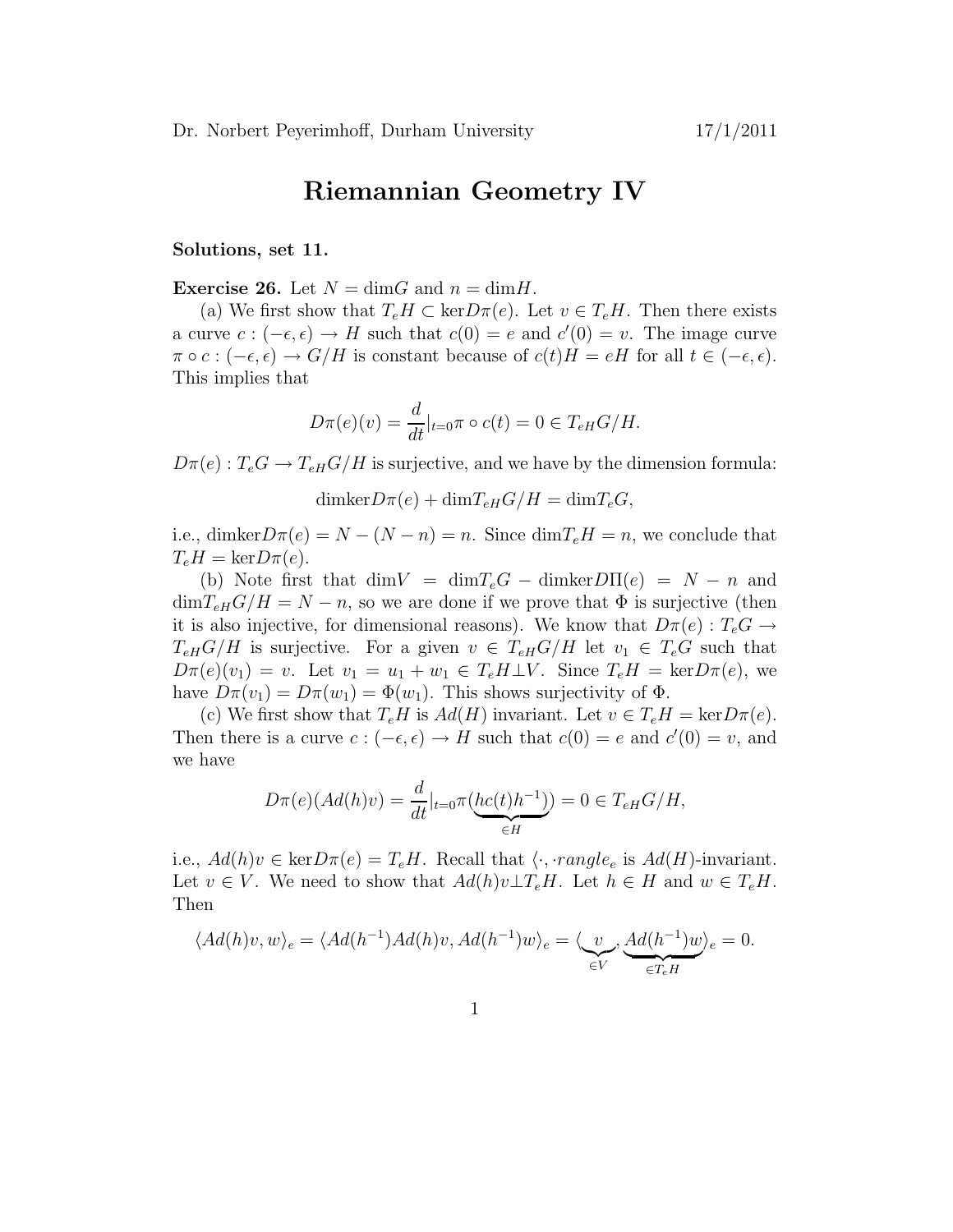Here we used  $Ad(h_1)Ad(h_2) = Ad(h_1h_2)$ , which we finally show:

$$
Ad(h_1)Ad(h_2)v = Ad(h_1)\frac{d}{dt}|_{t=0}h_2Exp(tv)h_2^{-1}
$$
  
= 
$$
\frac{d}{dt}|_{t=0}h_1(h_2Exp(tv)h_2^{-1})h_1^{-1}
$$
  
= 
$$
\frac{d}{dt}|_{t=0}(h_1h_2)Exp(tv)(h_1h_2)^{-1} = Ad(h_1h_2)v.
$$

Exercise 27. (a) The curve

$$
c(t) = Exp(t \begin{pmatrix} 0 & \alpha \\ -\alpha & 0 \end{pmatrix}) = \begin{pmatrix} \cos \alpha t & \sin \alpha t \\ -\sin \alpha t & \cos \alpha t \end{pmatrix} \in H
$$

satisfies  $c(0) = e$  and  $c'(0) = \begin{pmatrix} 0 & \alpha \\ 0 & 0 \end{pmatrix}$  $-\alpha$  0  $\setminus$ . Thus we have {  $\begin{pmatrix} 0 & \alpha \end{pmatrix}$  $-\alpha$  0  $| \alpha \in \mathbb{R} \} \subset T_e H$ .

Equality follows from the fact that both vector spaces are one-dimensional.

(b) For the symmetry, observe that  $tr(U) = tr(U^{\top})$ . Thus

$$
\langle A, B \rangle_e = 2 \text{tr}(AB^{\top}) = 2 \text{tr}(BA^{\top}) = \langle B, A \rangle_e.
$$

Let  $X \in H$ . Then (see Example 30):

$$
Ad(X)A = XAX^{-1}, \quad Ad(X)B = XBX^{-1}.
$$

Using  $X^{-1} = X^{\top}$  (since  $X \in SO(2)$ ), this implies

$$
\langle Ad(X)A, Ad(X)B \rangle_e = 2\text{tr}((XAX^{-1})(XBX^{-1})^\top)
$$
  
= 2\text{tr}(XAB^\top X^{-1}) = 2\text{tr}(X^{-1}XAB^\top)  
= 2\text{tr}(AB^\top) = \langle A, B \rangle\_e,

where we used  $tr(UV) = tr(VU)$  in the second to last line above. (c) We have

$$
\langle \begin{pmatrix} \alpha & \beta \\ \beta & -\alpha \end{pmatrix}, \begin{pmatrix} 0 & \gamma \\ -\gamma & 0 \end{pmatrix} = 2 \text{tr} \left( \begin{pmatrix} \alpha & \beta \\ \beta & -\alpha \end{pmatrix} \begin{pmatrix} 0 & -\gamma \\ \gamma & 0 \end{pmatrix} \right)
$$
  
= 2 \text{tr} \begin{pmatrix} \beta \gamma & -\alpha \alpha \\ -\alpha \gamma & -\beta \gamma \end{pmatrix} = 0.